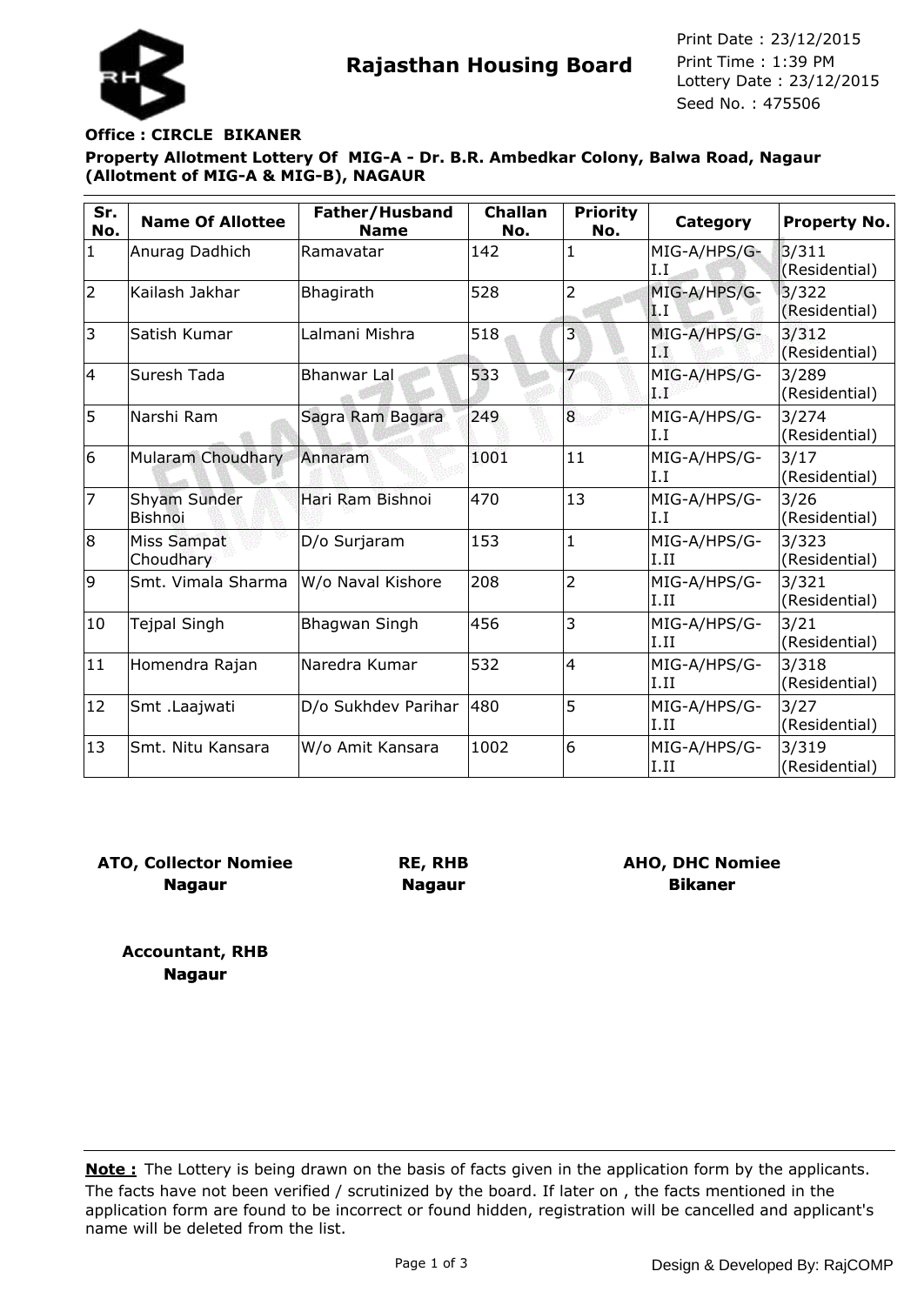



Seed No. : 475506 Print Date : 23/12/2015 Print Time : 1:39 PM

## **Office : CIRCLE BIKANER**

**Property Allotment Lottery Of MIG-A - Dr. B.R. Ambedkar Colony, Balwa Road, Nagaur (Allotment of MIG-A & MIG-B), NAGAUR**

| Sr.<br>No. | <b>Name Of Allottee</b>               | Father/Husband<br><b>Name</b> | <b>Challan</b><br>No. | <b>Priority</b><br>No. | Category                  | <b>Property No.</b>    |
|------------|---------------------------------------|-------------------------------|-----------------------|------------------------|---------------------------|------------------------|
| 14         | Smt. Sunita Maroo                     | W/o Mukesh Bagri              | 421                   | 7                      | MIG-A/HPS/G-<br>1.11      | 3/283<br>(Residential) |
| 15         | Smt. Sanju Kumari                     | W/o Mukesh Dhayal             | 429                   | 3                      | MIG-A/HPS/G-<br>II.I      | 3/324<br>(Residential) |
| 16         | Maanmal Choudhary                     | Chatraram<br>Choudhary        | 517                   | 4                      | MIG-A/HPS/G-<br>ТW        | 3/320<br>(Residential) |
| 17         | Layeeq Ahemad                         | Jamil Ahemad                  | 466                   | 5                      | MIG-A/HPS/G-<br>小学校。      | 3/275<br>(Residential) |
| 18         | Rajeshwer Singh                       | Maal Singh                    | 38                    | $\overline{6}$         | MIG-A/HPS/G-<br>II.I      | 3/282<br>(Residential) |
| 19         | Smt. Bhawari Devi                     | W/o Ramdev Tholiya            | 152                   | 9                      | MIG-A/HPS/G-<br>II.I      | 3/24<br>(Residential)  |
| 20         | Jishan Ali                            | Laiek Ahemad                  | 467                   | 10                     | MIG-A/HPS/G-<br>II.I      | 3/326<br>(Residential) |
| 21         | Arun Bhargav                          | Raj Kumar Bhargau             | 386                   | 11                     | MIG-A/HPS/G-<br>II.I      | 3/20<br>(Residential)  |
| 22         | <b>Bhanwar Singh</b><br>Rathore       | Arjun Singh                   | 531                   | 13                     | MIG-A/HPS/G-<br>II.I      | 3/14<br>(Residential)  |
| 23         | Smt. Manju Devi                       | W/o Rajendra                  | 430                   | 14                     | MIG-A/HPS/G-<br>II.I      | 3/13<br>(Residential)  |
| 24         | Smt. Chandra Prabha W/o Naredra Kumar |                               | 254                   | 15                     | MIG-A/HPS/G-<br>II.I      | 3/325<br>(Residential) |
| 25         | Puranmal Regar                        | Bhura ram Regar               | 27                    | $\mathbf{1}$           | MIG-A/HPS/G-<br><b>IV</b> | 3/12<br>(Residential)  |
| 26         | Smt. Chandra Kiran                    | W/o Bhanwar Lal<br>Nimeal     | 125                   | 3                      | MIG-A/HPS/G-<br>IV        | 3/313<br>(Residential) |

**ATO, Collector Nomiee Nagaur**

**RE, RHB Nagaur**

**AHO, DHC Nomiee Bikaner**

**Accountant, RHB Nagaur**

The facts have not been verified / scrutinized by the board. If later on , the facts mentioned in the application form are found to be incorrect or found hidden, registration will be cancelled and applicant's name will be deleted from the list. **Note :** The Lottery is being drawn on the basis of facts given in the application form by the applicants.